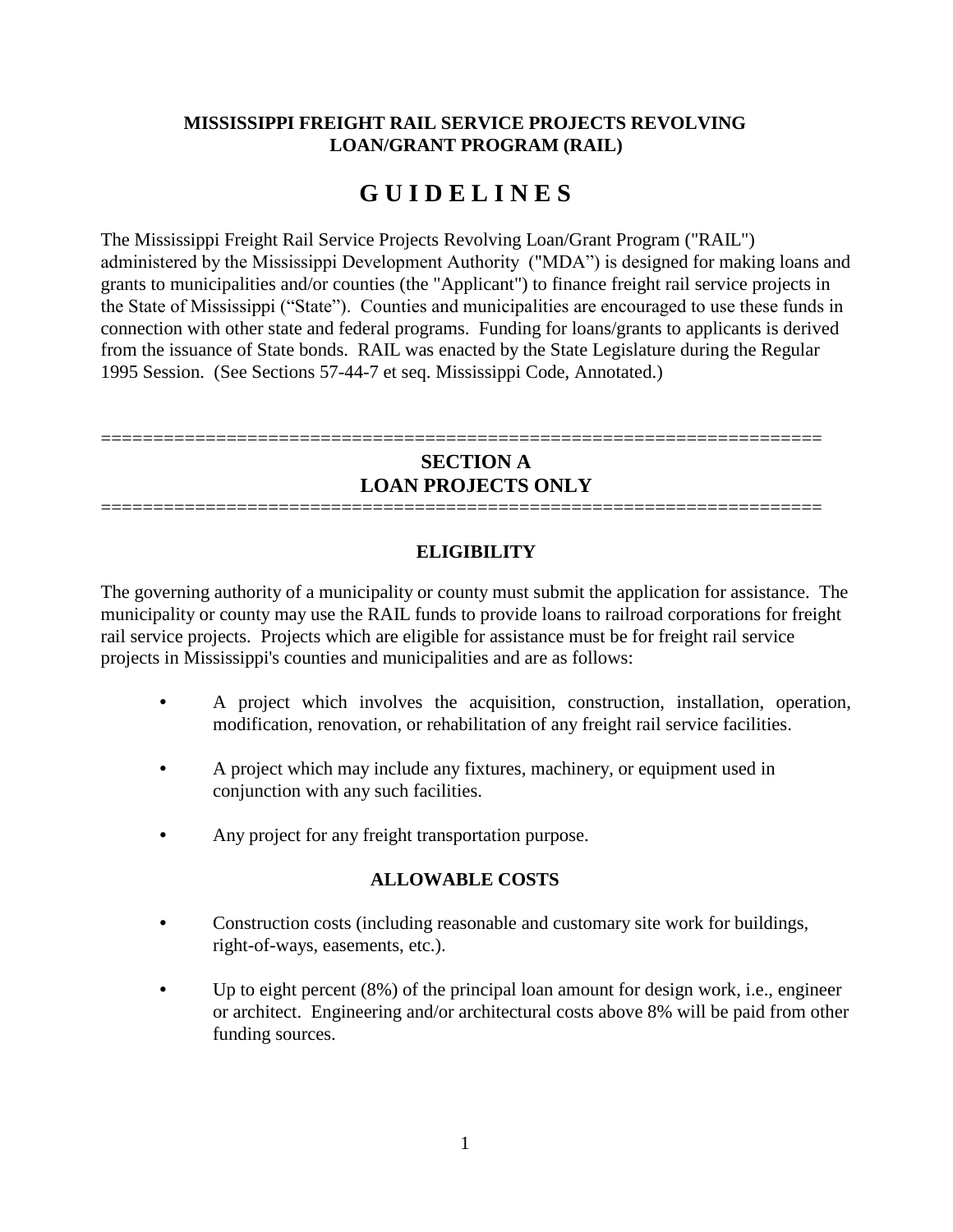### **PROJECT REQUIREMENTS**

- The Applicant must be an incorporated municipality or a county.
- The Applicant may not purchase an existing building or facility for more than the appraised value.
- The Applicant may not acquire buildings or facilities from individuals, companies, or corporations with RAIL funds, and subsequently lease them to the seller or previous owner.
- The Applicant or railroad corporation will be required to retain title on all freight rail service improvements until the loan has been repaid.
- Any interest earned on the RAIL funds must be used on the project or returned to the state.

# **APPLICATION REQUIREMENTS**

- The Applicant's certified public accountant, auditor or fiscal officer must verify on official letterhead that the financials reflect the Applicant's ability to repay the loan. The verification must include the source of repayment, i.e., surcharge or other verifiable means of repayment.
- The most current annual audit of the Applicant and the latest financial summary reflecting any additional long-term debt or any changes in their financial position since the last annual audit was prepared must be furnished to the Community Services Division of the Mississippi Development Authority.
- The Applicant must give public notice, as required. (All applicants must use the attached Public Notice and it must have been published within the last six months prior to submittal of the loan application.)
- Once the publication process is complete, a certified copy of the minutes of the Applicant must be submitted showing their decision to proceed with the loan.
- The Applicant must submit cost verifications, which must be on engineer's, contractor's, or architect's original letterhead and signed by the firm's representative.
- Official certification of preliminary project plans and specifications from the project engineer and the operating railroad indicating that the project meets American Railway Engineering and Maintenance-of-Way Association (AREMA) and Federal Railroad Administration (FRA) standards and other necessary compliance requirements must be submitted.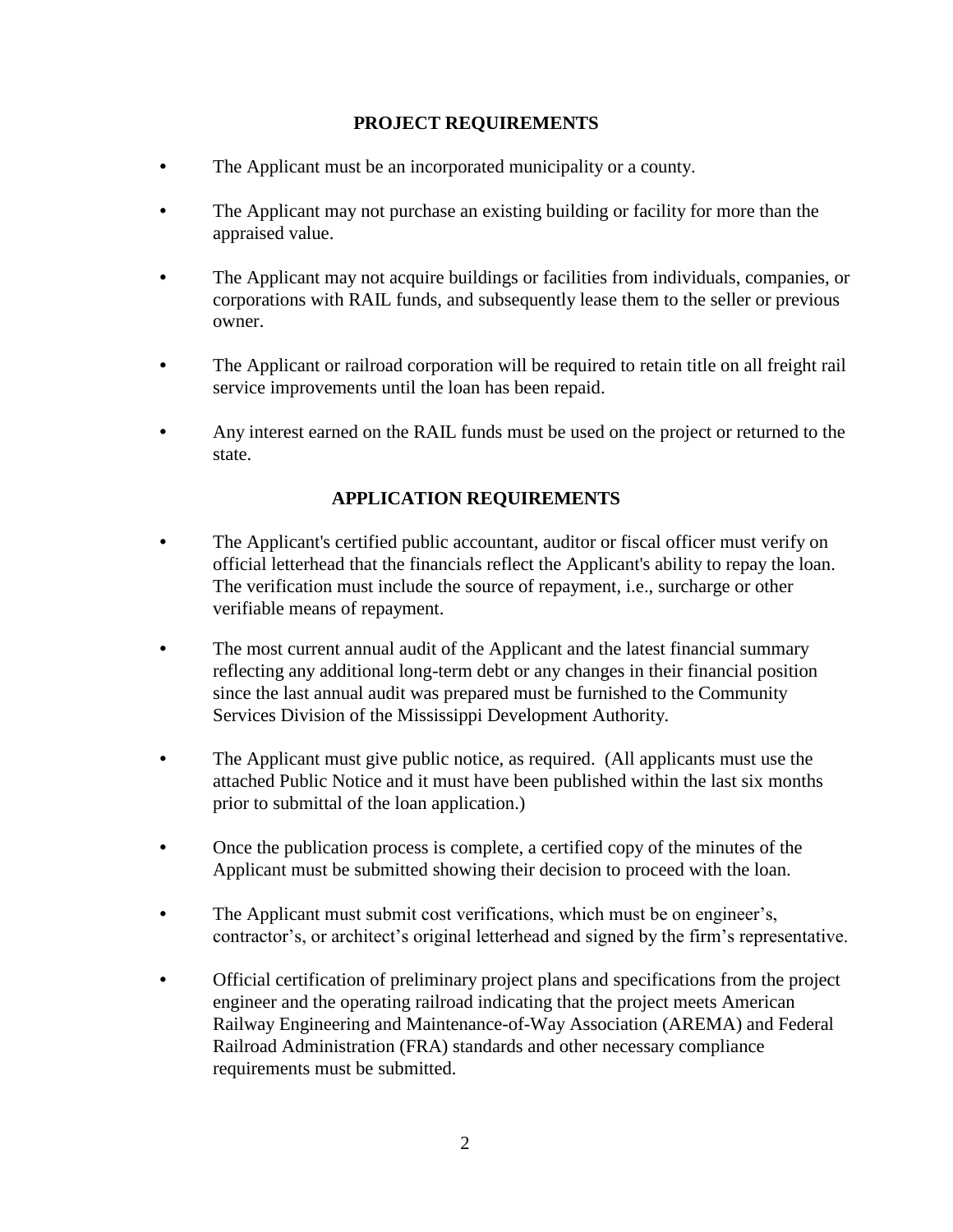- If applicable, the Applicant will be required to submit three different appraisals no more than three months prior to loan closing on buildings or facilities to be purchased.
- Applicants must fulfill the requirements of the standard application, which must be submitted to MDA for review and acceptance.
- If applicable, the Applicant must provide an award letter or other documentation verifying funding sources.

# **GENERAL LOAN TERMS**

The cumulative maximum loan amount for any eligible local unit of government during a calendar year is \$1,000,000. The terms of any loan must be reasonable, and shall not exceed 15 years. The loan amount allowed will be determined by the Applicant's ability to repay the loan within acceptable terms. The rate of interest on a RAIL loan shall be one percent (1%) below the Federal Reserve Discount Rate at the time of loan approval.

The Applicant will be required to expend all RAIL funds within one year from the date of loan approval, unless a waiver is granted upon good cause shown. Projects shall not exceed two years. If the funds are not expended within two years, the loan will be adjusted to the actual disbursements and the remaining funds to be drawn will be recalled.

### **PENALTIES**

Local governments which fail to meet repayment obligations shall cause all or part of their sales tax allocation and/or homestead exemption reimbursement to be withheld and may be subject to other penalties.

If the project has not begun within 90 days following loan approval, the rate of interest on the loan will be subject to increase, if the Federal Discount Rate increases.

### **DELINQUENT NOTICE PROCESS**

Each month, invoices will be sent to communities with an active RAIL loan status. Payments are due on the first of each month. Failure to submit timely payments may result in the following procedures:

- 1) If a community is 60 days delinquent, CSD may issue a letter stating the catch-up amount, terms of their loan agreement and explain the process for turning collection over to the State Auditor.
- 2) If a community is 90 days delinquent, CSD may issue the same letter with the new catch-up amount.
- 3) If a community is 120 days delinquent, CSD may issue the same letter with the new catch-up amount.
- 4) If a community is 150 days delinquent, CSD may issue a letter stating in 30 days if catch-up payment amount has not been received, then CSD will turn the community over to the state auditor.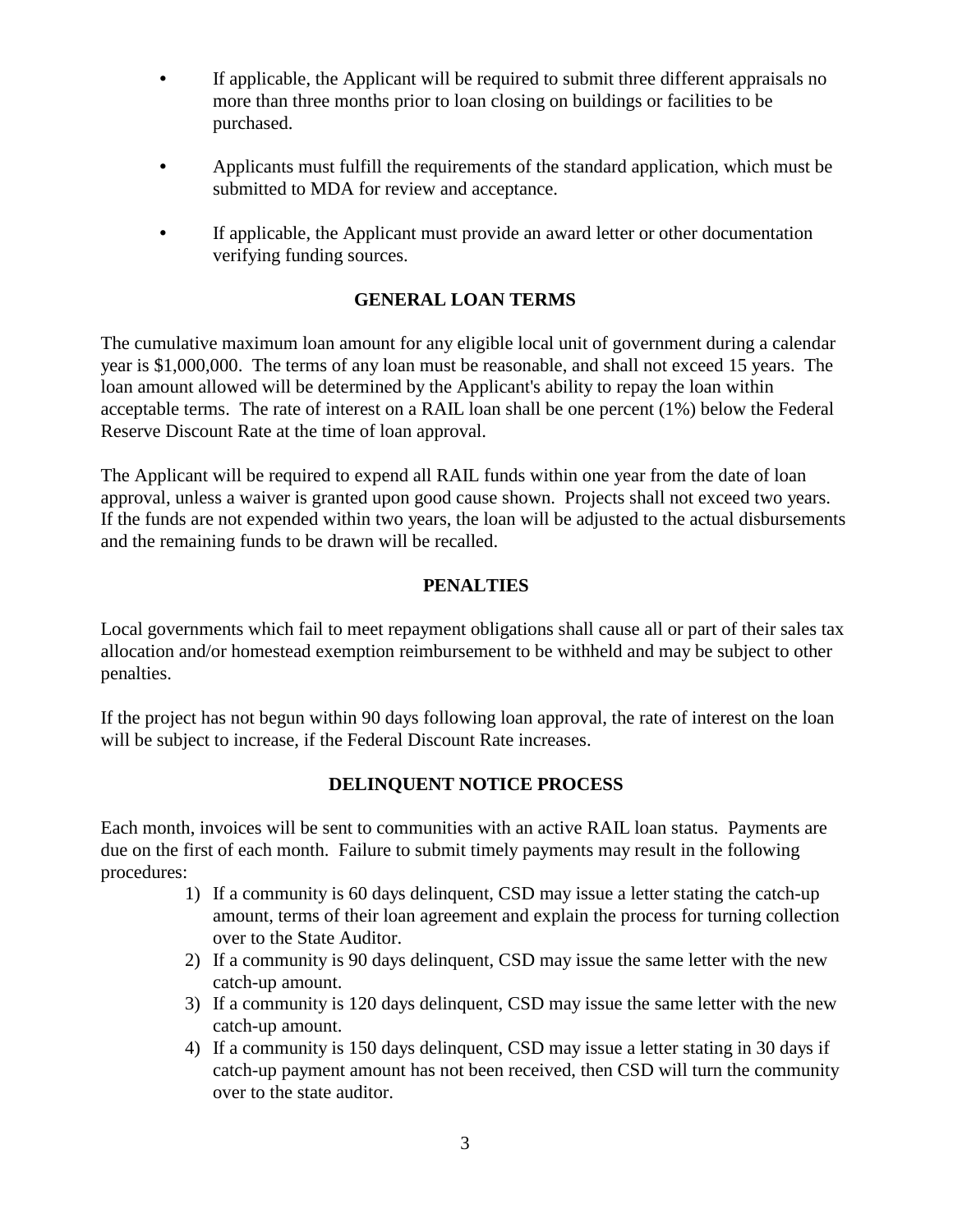5) If a community is 180 days delinquent, CSD may request the State Auditor to audit the receipts and expenditures of the loan (Section 57-44-7(4)). If the State Auditor finds that the county or municipality is in arrears in payments, he shall immediately notify the Executive Director of the Department of Finance and Administration who shall withhold all future payments to the county of homestead exemption reimbursements under Section 27-33-77 and all sums allocated to the county or the municipality under Section 27-65-75 until such time as the county or the municipality is again current in its loan payments as certified by the Mississippi Development Authority.

# **SECTION B GRANT PROJECTS ONLY**

=====================================================================

========================================================================

#### **ELIGIBILITY**

Projects that are eligible for assistance must be for freight rail service projects relating to the upgrading of railroad grade crossings. Only projects approved by the Mississippi Department of Transportation ("MDOT") shall be eligible for RAIL grants. The project approval process will be initiated by MDOT via a four-party agreement.

#### **GENERAL GRANT TERMS**

The maximum amount of RAIL grant funds that may be provided for any one project is \$250,000.

# **SECTION C CONDITIONS FOR DISBURSEMENT OF LOAN/GRANT FUNDS** =====================================================================

=====================================================================

#### **REIMBURSEMENT PROCESS**

The State will release RAIL funds on a reimbursement basis for approved eligible costs of the project as incurred. The Applicant shall certify to MDA during construction that the expenses were incurred and were in accordance with the plans approved by MDA. Funds will be released periodically upon receipt of supporting documentation from the Applicant. Funds may not be drawn down more frequently than monthly.

#### **AUDIT**

Funds provided under RAIL are subject to audit by the State Department of Audit.

#### **ADDITIONAL INFORMATION**

Program inquiries and applications should be directed to: